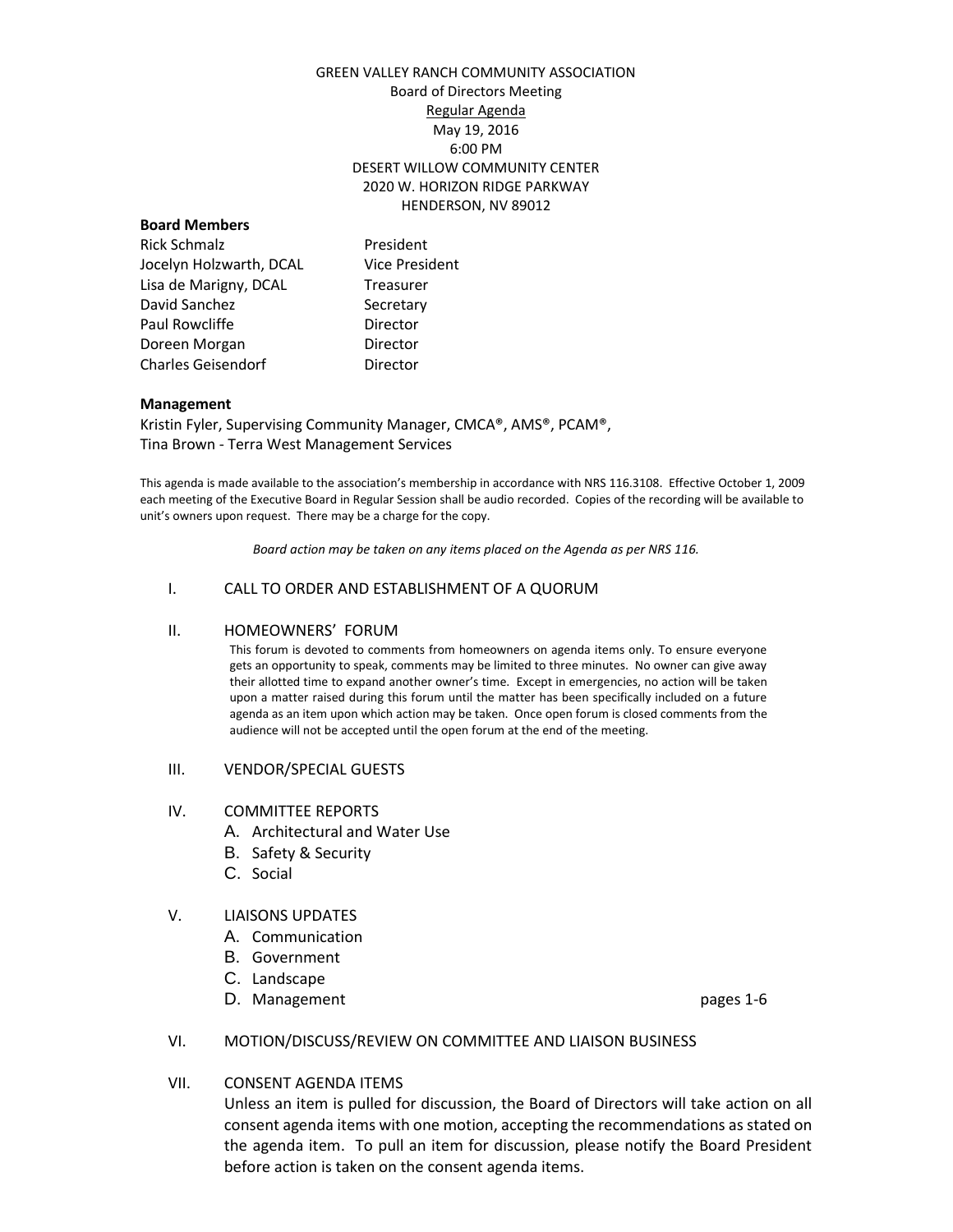| A. Approval of Minutes - April 21, 2016     | pages 7-11  |
|---------------------------------------------|-------------|
| B. 2015 Approved Landscape Proposals Report | page 12     |
| C. 2016 Approved Landscape Proposals Report | page 13     |
| D. Acceptance of Financials - March 2016    | pages 14-21 |
| E. Review of Litigation Disclosure          | pages 22-25 |
| F. Next Meeting - June 16, 2016             |             |
| G. Annual Calendar – Draft                  | pages 26-27 |
| H. Priorities/Goals                         | page 28     |
| Reserve Expense Report                      | pages 29-32 |
| 2015 Reserve Projects moved to 2016<br>J.   | page 33     |
| K. 2016 Pending Reserve Projects            | page 34     |
| 2017 Reserve Projects                       | page 35     |

IX. FINANCIAL

A. Treasurers Report

# X. UNFINISHED BUSINESS

- A. Association Multi-Purpose Building Motion/Discuss/Review to investigate Association multi-purpose building feasibility and cost
- B. City of Henderson Trail Access to Bridge Motion/Discuss/Review to request the City of Henderson to consider trail system connection page 36
- C. Corridor for utilities Motion/Discuss/Review to approve/postpone/deny the approval for corridor for utilities pages 37-43

# D. Camelback Park Landscape – Motion/Discuss/Review to approve/deny/postpone the renovation of the landscape in the park

- 1. Spreadsheet page 44 2. GTI - \$39,440 pages 45-46 3. Jaramillo - \$54,815 pages 47-49 4. Valley Crest - \$55,523.58 pages 50-57 E. Camelback Park Playground – Motion/Discuss/Review to open bids and possible
	- approve/deny/postpone the removal and replacement of the playground 1. Spreadsheet page 58 2. Park Pro - \$121,989.85/\$121,083.88 pages 59-88 3. Evans - \$122,065.47/\$117,026.42 pages 89-147 4. Green Living - \$66,445 pages 148-155

# XI. NEW BUSINESS

- A. Pre-Approve Paint Scheme for Shadow Ridge Motion/Discuss/Review to approve/deny/postpone the removal of the current and replacement with new **new color at meeting new color at meeting**
- B. Pre-Approve Paint Scheme for Reflections Motion/Discuss/Review to approve/deny/postpone the removal of the current and replacement with new schemes **new color at meeting**
- C. Pre-Approve Paint Scheme for South Hills Motion/Discuss/Review to approve/deny/postpone the removal of the current and replacement with new schemes **new color at meeting**
- D. Letter of Representation for Hilburn and Lein Motion/Discuss/Review to approve/deny/postpone and endorse the Letter of Representation

VIII. Open Sealed Bids – Motion/Discuss/Review to approve management to open sealed bids